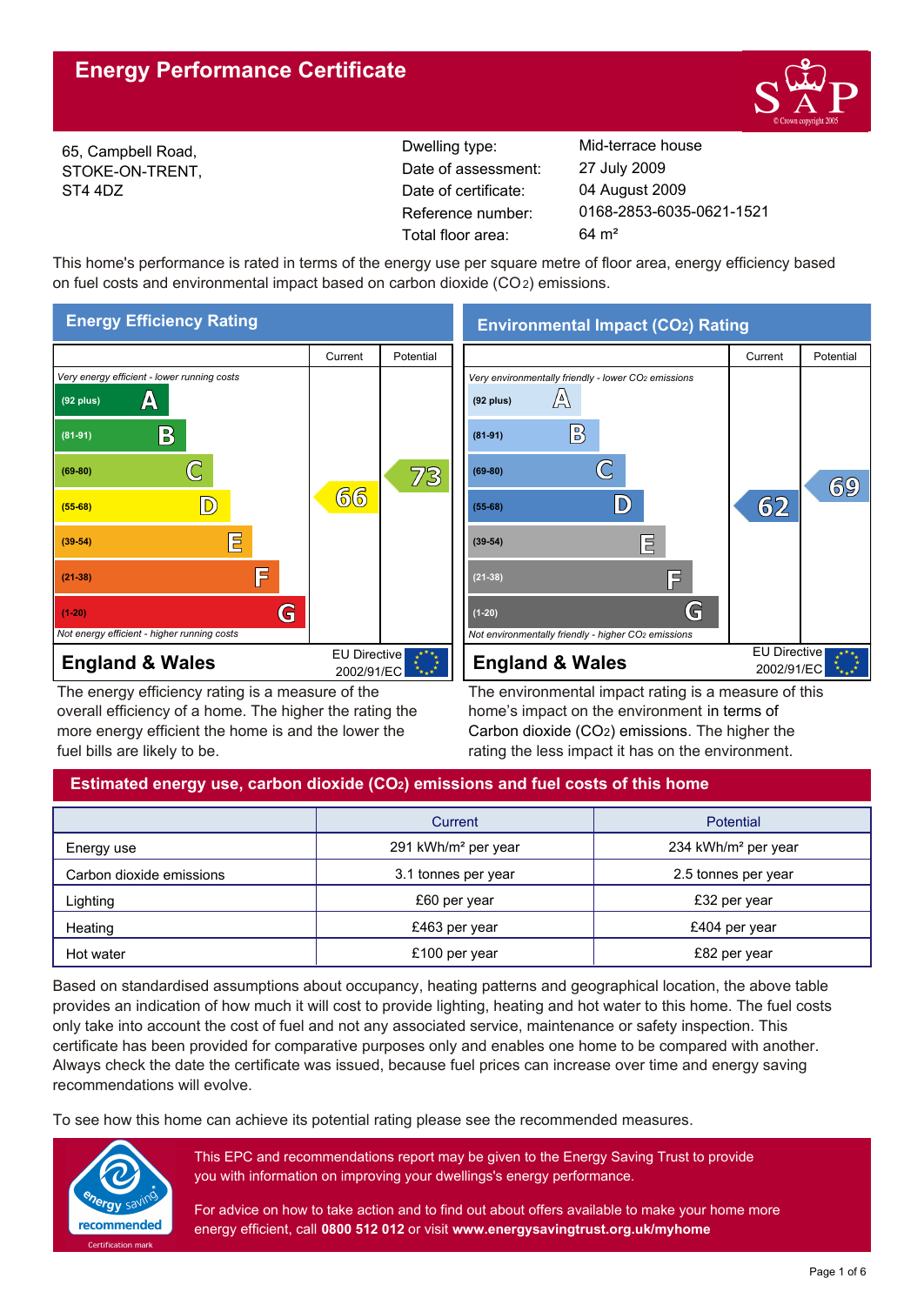#### **About this document**

The Energy Performance Certificate for this dwelling was produced following an energy assessment undertaken by a qualified assessor, accredited by Elmhurst Energy Systems Ltd, to a scheme authorised by the Government. This certificate was produced using the RdSAP 2005 assessment methodology and has been produced under the Energy Performance of Buildings (Certificates and Inspections) (England and Wales) Regulations 2007 as amended. A copy of the certificate has been lodged on a national register.

| Assessor's accreditation number: | EES/005395                                                                                        |
|----------------------------------|---------------------------------------------------------------------------------------------------|
| Assessor's name:                 | Mr. Carl Baker                                                                                    |
| Company name/trading name:       | Louis Taylor                                                                                      |
| Address:                         | No 2 Etruria Office Village, Festival Park, Stoke on Trent, Staffordshire,<br>ST <sub>1</sub> 5RQ |
| Phone number:                    | 01782 260222                                                                                      |
| Fax number:                      | 01782 287874                                                                                      |
| E-mail address:                  | carl.baker@louis-taylor.co.uk                                                                     |
| Related party disclosure:        |                                                                                                   |

#### **If you have a complaint or wish to confirm that the certificate is genuine**

Details of the assessor and the relevant accreditation scheme are as above. You can get contact details of the accreditation scheme from their website at www.elmhurstenergy.co.uk together with details of their procedures for confirming authenticity of a certificate and for making a complaint.

#### **About the building's performance ratings**

The ratings on the certificate provide a measure of the building's overall energy efficiency and its environmental impact, calculated in accordance with a national methodology that takes into account factors such as insulation, heating and hot water systems, ventilation and fuels used. The average Energy Efficiency Rating for a dwelling in England and Wales is band E (rating 46).

Not all buildings are used in the same way, so energy ratings use 'standard occupancy' assumptions which may be different from the specific way you use your home. Different methods of calculation are used for homes and for other buildings. Details can be found at www.communities.gov.uk/epbd.

Buildings that are more energy efficient use less energy, save money and help protect the environment. A building with a rating of 100 would cost almost nothing to heat and light and would cause almost no carbon emissions. The potential ratings on the certificate describe how close this building could get to 100 if all the cost effective recommended improvements were implemented.

#### **About the impact of buildings on the environment**

One of the biggest contributors to global warming is carbon dioxide. The way we use energy in buildings causes emissions of carbon. The energy we use for heating, lighting and power in homes produces over a quarter of the UK's carbon dioxide emissions and other buildings produce a further one-sixth.

The average household causes about 6 tonnes of carbon dioxide every year. Adopting the recommendations in this report can reduce emissions and protect the environment. You could reduce emissions even more by switching to renewable energy sources. In addition there are many simple everyday measures that will save money, improve comfort and reduce the impact on the environment. Some examples are given at the end of this report.

#### **Visit the Government's website at www.communities.gov.uk/epbd to:**

- Find how to confirm the authenticity of an energy performance certificate
- Find how to make a complaint about a certificate or the assessor who produced it •
- Learn more about the national register where this certificate has been lodged the Government is the controller of the data on the register
- Learn more about energy efficiency and reducing energy consumption •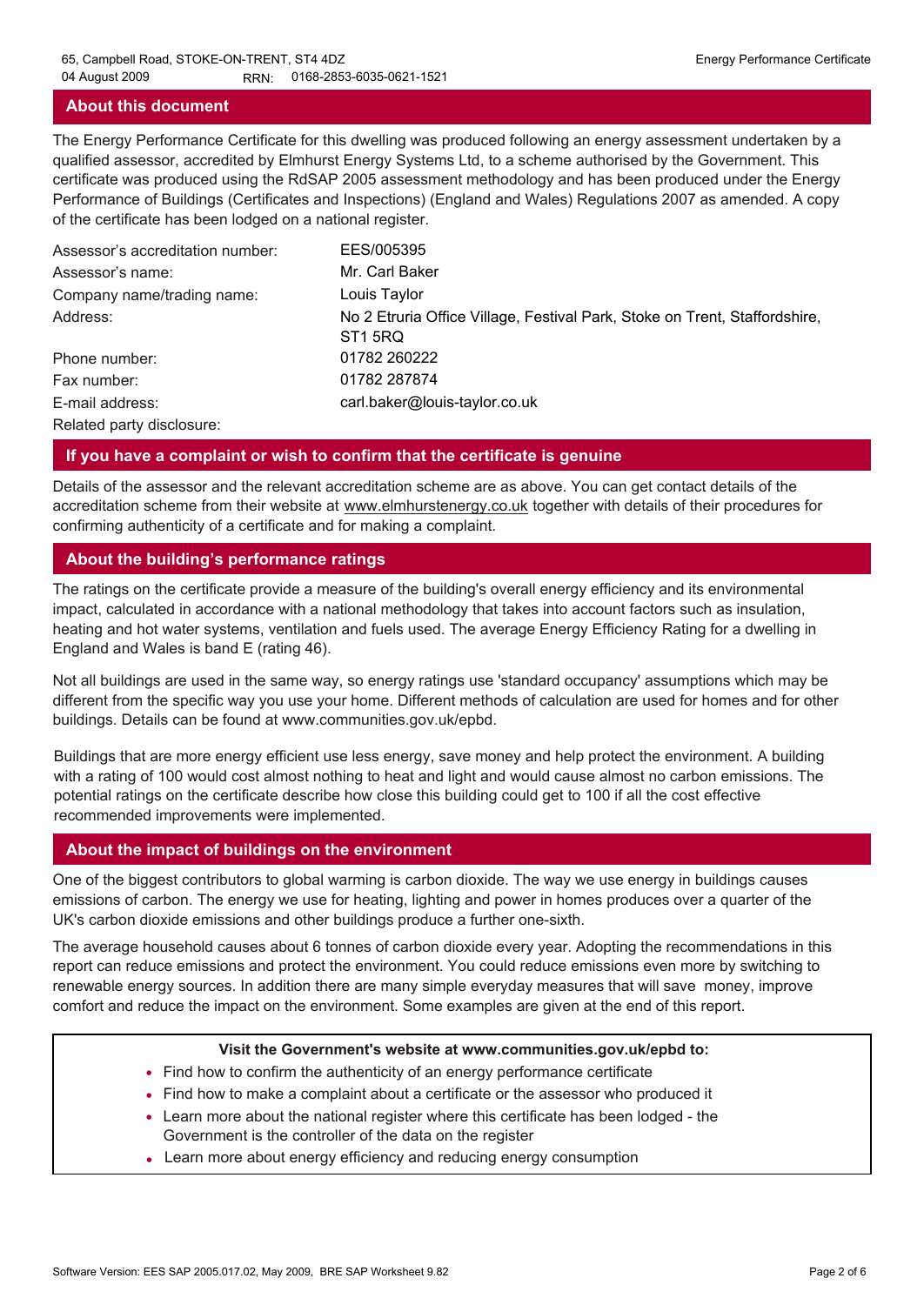65, Campbell Road, STOKE-ON-TRENT, ST4 4DZ Date of certificate:

Reference number: 0168-2853-6035-0621-1521 04 August 2009

# **Summary of this home's energy performance related features**

The following is an assessment of the key individual elements that have an impact on this home's performance rating. Each element is assessed against the following scale: Very poor / Poor / Average / Good / Very good.

| <b>Elements</b>                  | Description                                                                                     | Current performance        |                            |
|----------------------------------|-------------------------------------------------------------------------------------------------|----------------------------|----------------------------|
|                                  |                                                                                                 | <b>Energy Efficiency</b>   | Environmental              |
| Walls                            | Solid brick, as built, no insulation (assumed)<br>Cavity wall, as built, insulated (assumed)    | Very poor<br>Good          | Very poor<br>Good          |
| Roof                             | Pitched, 150 mm loft insulation<br>Pitched, 100 mm loft insulation<br>Flat, insulated (assumed) | Good<br>Average<br>Average | Good<br>Average<br>Average |
| Floor                            | Solid, no insulation (assumed)                                                                  |                            |                            |
| <b>Windows</b>                   | Fully double glazed                                                                             | Average                    | Average                    |
| Main heating                     | Boiler and radiators, mains gas                                                                 | Good                       | Good                       |
| Main heating controls            | Programmer, TRVs and bypass                                                                     | Poor                       | Poor                       |
| Secondary heating                | None                                                                                            |                            |                            |
| Hot water                        | From main system                                                                                | Good                       | Good                       |
| Lighting                         | Low energy lighting in 13% of fixed outlets                                                     | Poor                       | Poor                       |
| Current energy efficiency rating |                                                                                                 | D 66                       |                            |
|                                  | Current environmental impact (CO2) rating                                                       |                            | D 62                       |

### **Low and zero carbon energy sources**

None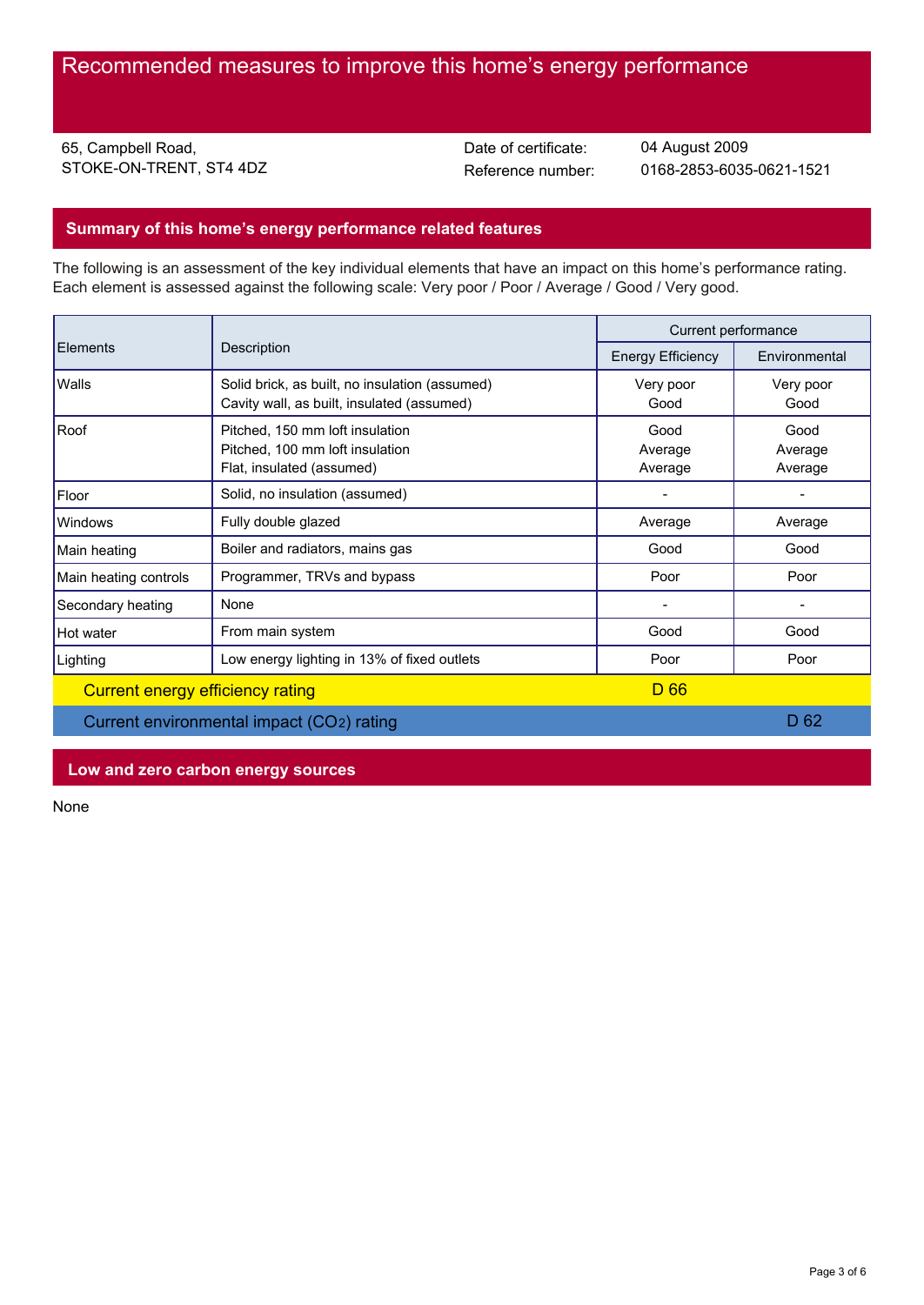# **Recommendations**

The measures below are cost effective. The performance ratings after improvement listed below are cumulative, that is they assume the improvements have been installed in the order that they appear in the table.

|                                                   | <b>Typical savings</b> | Performance ratings after improvement |                      |  |  |  |
|---------------------------------------------------|------------------------|---------------------------------------|----------------------|--|--|--|
| Lower cost measures (up to £500)                  | per year               | Energy efficiency                     | Environmental impact |  |  |  |
| Low energy lighting for all fixed outlets<br>1    | £22                    | D 68                                  | D <sub>63</sub>      |  |  |  |
| 2 Upgrade heating controls                        | £32                    | C 70                                  | D 65                 |  |  |  |
| Sub-total                                         | £54                    |                                       |                      |  |  |  |
| Higher cost measures (over £500)                  |                        |                                       |                      |  |  |  |
| Replace boiler with Band A condensing boiler<br>3 | £52                    | C 73                                  | C <sub>69</sub>      |  |  |  |
| Total                                             | £106                   |                                       |                      |  |  |  |
| Potential energy efficiency rating                |                        | C <sub>73</sub>                       |                      |  |  |  |
| Potential environmental impact (CO2) rating       |                        |                                       | C <sub>69</sub>      |  |  |  |

# **Further measures to achieve even higher standards**

The further measures listed below should be considered in addition to those already specified if aiming for the highest possible standards for this home. However you should check the conditions in any covenants, planning conditions, warranties or sale contracts.

| Solar water heating<br>4                         | £20  | C 75        | C 71        |
|--------------------------------------------------|------|-------------|-------------|
| 5 50 mm internal or external wall insulation     | £60  | C 78        | C 76        |
| Solar photovoltaic panels, 2.5 kWp<br>6          | £167 | <b>B</b> 91 | <b>B</b> 87 |
| <b>B</b> 91<br>Enhanced energy efficiency rating |      |             |             |
| Enhanced environmental impact (CO2) rating       |      |             | B 87        |

Improvements to the energy efficiency and environmental impact ratings will usually be in step with each other. However, they can sometimes diverge because reduced energy costs are not always accompanied by a reduction in carbon dioxide (CO2) emissions.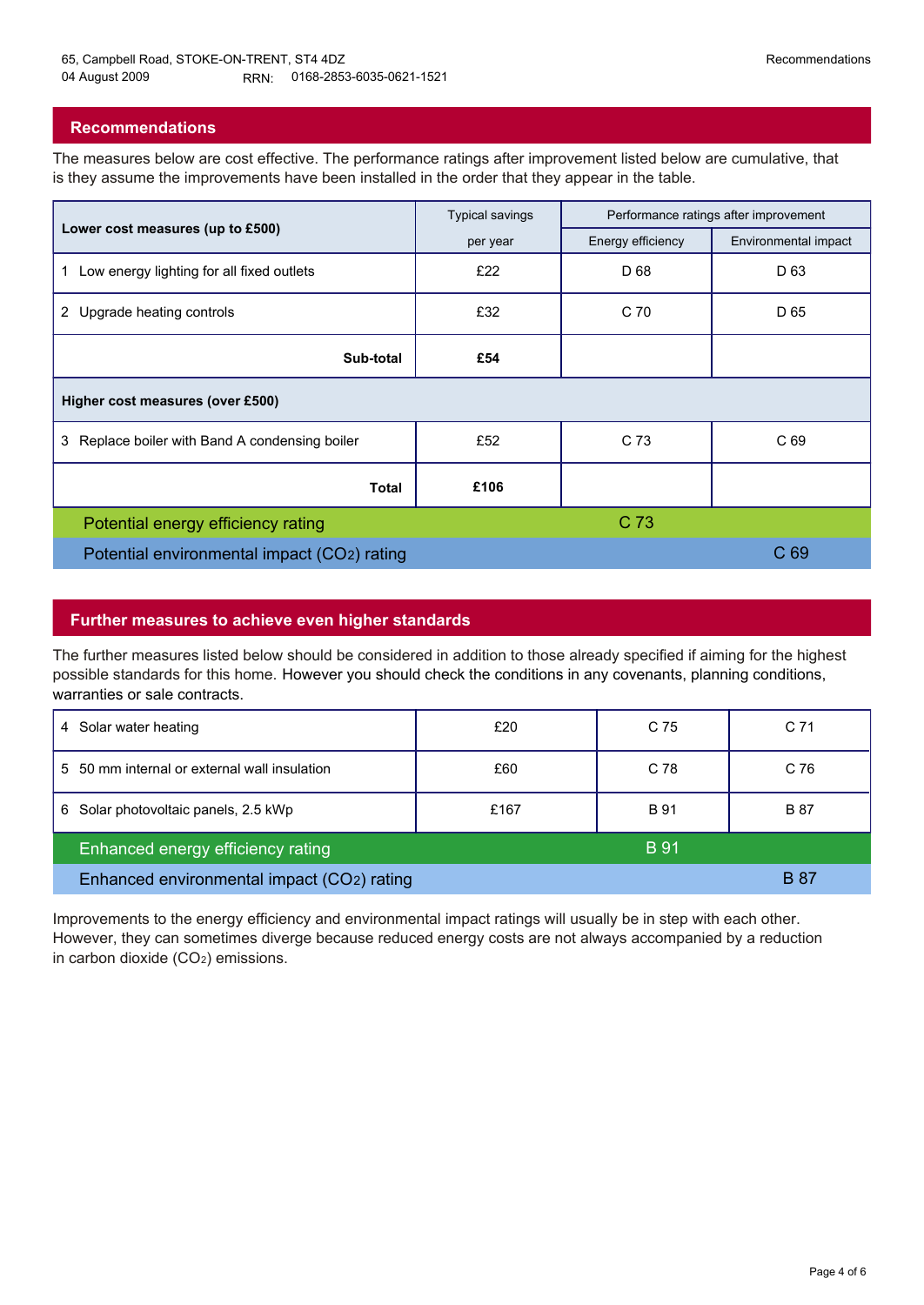# **About the cost effective measures to improve this home's energy ratings**

If you are a tenant, before undertaking any work you should check the terms of your lease and obtain approval from your landlord if the lease either requires it, or makes no express provision for such work.

#### **Lower cost measures (typically up to £500 each)**

These measures are relatively inexpensive to install and are worth tackling first. Some of them may be installed as DIY projects. DIY is not always straightforward, and sometimes there are health and safety risks, so take advice before carrying out DIY improvements.

#### **1 Low energy lighting**

Replacement of traditional light bulbs with energy saving recommended ones will reduce lighting costs over the lifetime of the bulb, and they last up to 12 times longer than ordinary light bulbs. Also consider selecting low energy light fittings when redecorating; contact the Lighting Association for your nearest stockist of Domestic Energy Efficient Lighting Scheme fittings.

#### **2 Heating controls (room thermostat)**

The heating system should have a room thermostat to enable the boiler to switch off when no heat is required. A competent heating engineer should be asked to do this work. Insist that the thermostat switches off the boiler as well as the pump and that the thermostatic radiator valve is removed from any radiator in the same room as the thermostat.

#### **Higher cost measures (typically over £500 each)**

#### **3 Band A condensing boiler**

A condensing boiler is capable of much higher efficiencies than other types of boiler, meaning it will burn less fuel to heat this property. This improvement is most appropriate when the existing central heating boiler needs repair or replacement, but there may be exceptional circumstances making this impractical. Condensing boilers need a drain for the condensate which limits their location; remember this when considering remodelling the room containing the existing boiler even if the latter is to be retained for the time being (for example a kitchen makeover). Building Regulations apply to this work, so your local authority building control department should be informed, unless the installer is registered with a competent persons scheme<sup>1</sup>, and can therefore self-certify the work for Building Regulation compliance. Ask a qualified heating engineer to explain the options.

#### **About the further measures to achieve even higher standards**

Further measures that could deliver even higher standards for this home. You should check the conditions in any covenants, planning conditions, warranties or sale contracts before undertaking any of these measures. If you are a tenant, before undertaking any work you should check the terms of your lease and obtain approval from your landlord if the lease either requires it, or makes no express provision for such work.

#### **4 Solar water heating**

A solar water heating panel, usually fixed to the roof, uses the sun to pre-heat the hot water supply. This will significantly reduce the demand on the heating system to provide hot water and hence save fuel and money. The Solar Trade Association has up-to-date information on local installers and any grant that may be available.

#### **5 Internal or external wall insulation**

Solid wall insulation involves adding a layer of insulation to either the inside or the outside surface of the external walls, which reduces heat loss and lowers fuel bills. As it is more expensive than cavity wall insulation it is only recommended for walls without a cavity, or where for technical reasons a cavity cannot be filled. Internal insulation, known as dry-lining, is where a layer of insulation is fixed to the inside surface of external walls; this type of insulation is best applied when rooms require redecorating and can be installed by a competent DIY enthusiast. External solid wall insulation is the application of an insulant and a weather-protective finish to the outside of the wall. This may improve the look of the home, particularly where existing brickwork or rendering is poor, and will provide long-lasting weather protection. Further information can be obtained from the National Insulation Association (www.nationalinsulationassociation.org.uk). It should be noted that planning permission might be required.

#### **6 Solar photovoltaic (PV) panels**

A solar PV system is one which converts light directly into electricity via panels placed on the roof with no waste and no emissions. This electricity is used throughout the home in the same way as the electricity purchased from an energy supplier. The British Photovoltaic Association has up-to-date information on local installers who are qualified electricians and on any grant that may be available. Planning restrictions may apply in certain neighbourhoods and you should check this with the local authority. Building Regulations apply to this work, so your local authority building control department should be informed, unless the installer is appropriately qualified and registered as such with a competent persons scheme<sup>1</sup>, and can therefore self-certify the work for Building Regulation compliance.